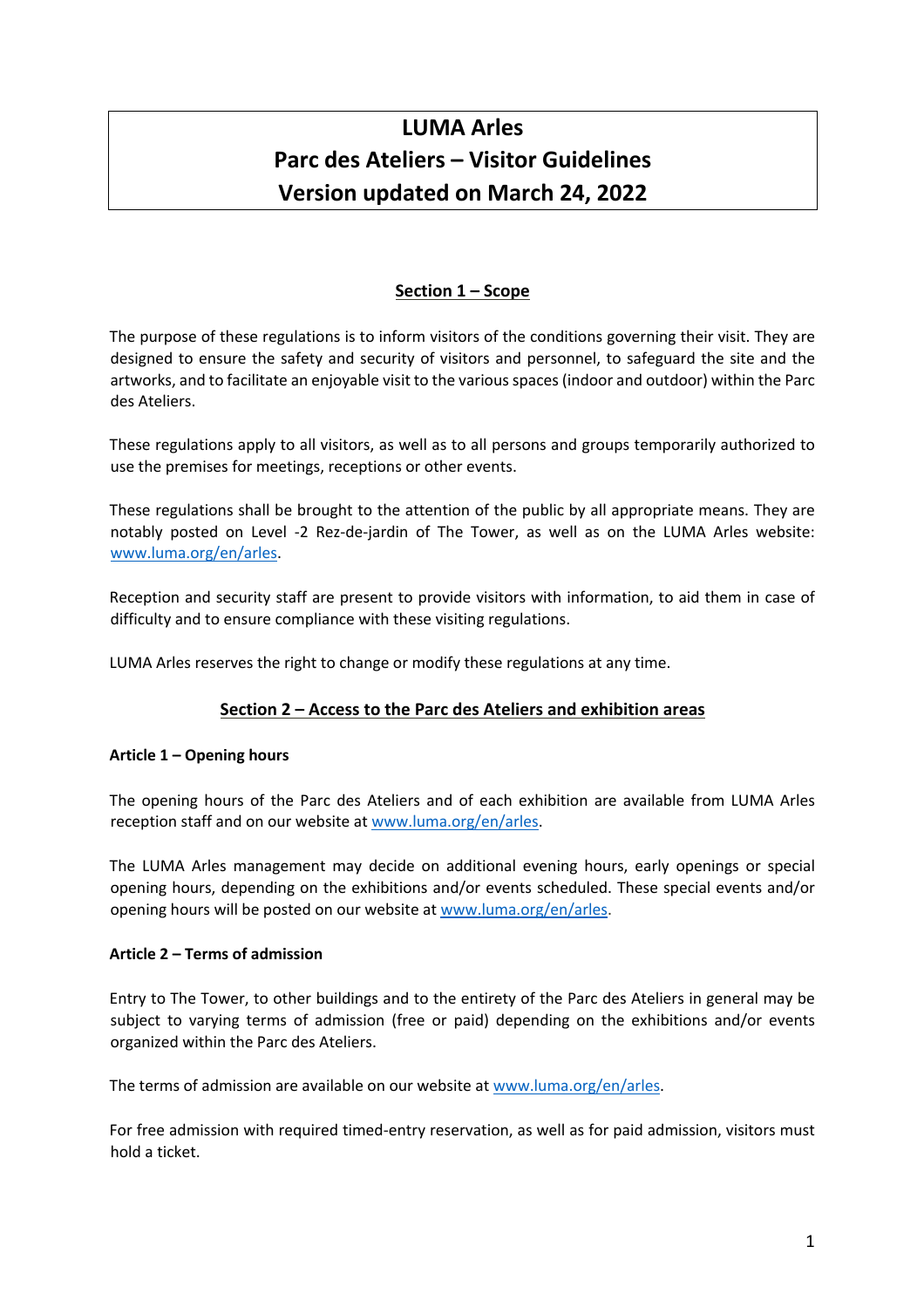Tickets for guided tours or for any other activity within the Parc des Ateliers may be obtained from the Parc des Ateliers reception desk and/or on our website.

The Terms and Conditions of Sale are available online on our website at www.luma.org/en/arles.

Depending on capacity, reception staff or security officers may set up waiting lines either inside or outside of the various Parc des Ateliers buildings.

Depending on the number of visitors, and in order to avoid lengthy waiting times, a timed-entry system may be put in place in one or multiple exhibition areas. In such a case, visitors must arrive at the entry to the given exhibit within the time limits of their reservation.

## **Article 3 – Circulation within the Parc des Ateliers**

Visitors are prohibited from entering exhibition spaces with any type of vehicle (including but not limited to: bicycles, scooters, skateboards, roller-skates).

Bicycle parking is available at the Parc des Ateliers entrances.

Visitors are furthermore prohibited from riding unicycles, bicycles, scooters, skateboards, roller-skates or any other type of vehicle on the Parc des Ateliers premises. Only cargo bikes used by LUMA Arles and Les Maisons d'Arles activities may be ridden within the Parc des Ateliers.

Strollers are permitted as long as their construction presents no danger to other visitors, artworks or buildings. For certain exhibitions and certain spaces, LUMA Arles reserves the right to prohibit entry with strollers or baby slings. In such a case, the restrictions shall be posted or mentioned by the receptionists or security guards at the area concerned.

# **Article 4 – Accessibility for persons with disabilities**

The entirety of programs and services available to persons with disabilities are available on our website at www.luma.org/en/arles.

For visitors with illnesses or disabilities, wheelchairs are permitted within buildings and the landscaped park.

Folding wheelchairs may be requested from reception staff. This service is provided free of charge, subject to availability.

LUMA Arles declines all liability for any injury or damage caused by wheelchairs or strollers, either to third parties or to their own users.

Also permitted are:

- Guide dogs accompanying visitors who are blind or partially sighted
- Service animals
- Canes with rubber tip
- Optical aids (such as magnifying glasses)
- Walkers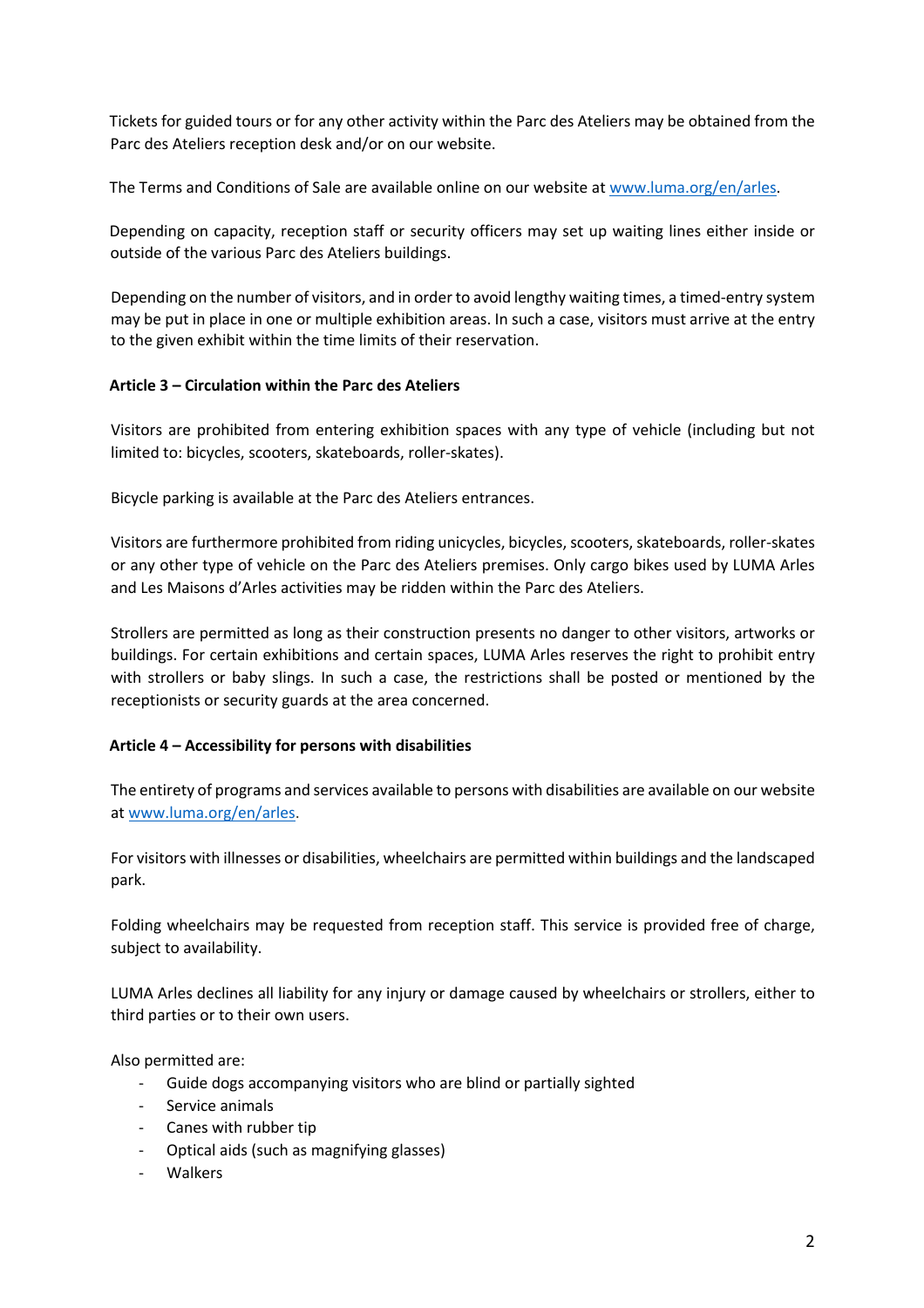## **Article 5 – Prohibited objects and animals**

Access to the Parc des Ateliers and/or exhibition rooms is prohibited to visitors carrying any object that may present a danger or nuisance to other visitors, artworks or buildings. Specifically prohibited from the Parc des Ateliers are:

- Weapons or munitions of all types, whether real or imitation.
- Explosive, flammable or volatile substances such as spray-paint cans, illegal products and substances.
- Bags, suitcases, and containers larger than 45cm long x 29cm wide x 45cm high (pockets, wheels and handles included).
- All artworks, except with the express permission of the President of the Fonds de Dotation LUMA Arles or their authorized representative.
- Pets are permitted within the landscaped park but must remain on leash. Pets are prohibited in all exhibition areas, with the exception of service animals for the blind or partially sighted.

For all other items, it is at the discretion of LUMA Arles staff to determine their danger and permissibility.

## **Article 6 – Security checks**

For reasons of security, staff may request visitors to open their bags, luggage or parcels for inspection at the entrance, exit or throughout the Parc des Ateliers.

## **Article 7 – Refusal of inspection / discovery of a prohibited object**

Failure to comply with articles 5 and 6 above will result in refusal or revocation of admission and the visitor's immediate expulsion from the site.

#### **Article 8 – Visitor services**

Depending on the exhibition, specific equipment (folding chairs, flashlights, tablets, etc.) may be made available to visitors. These items shall be leant to visitors in exchange for the deposit of an identity card.

Visitors are responsible for all equipment that they borrow. They are required to return borrowed equipment upon exiting and in the same condition in which it was received.

Visitors who return equipment in a poor or damaged state may be held liable for the cost of repair or replacement.

# **Section 3 – Cloakroom and lockers**

#### **Article 9 – Cloakroom facilities**

A cloakroom, in the form of individual lockers, is located at Level -2 of The Tower and is available for use by all visitors to the Parc des Ateliers.

Handbags and purses may be deposited in the lockers.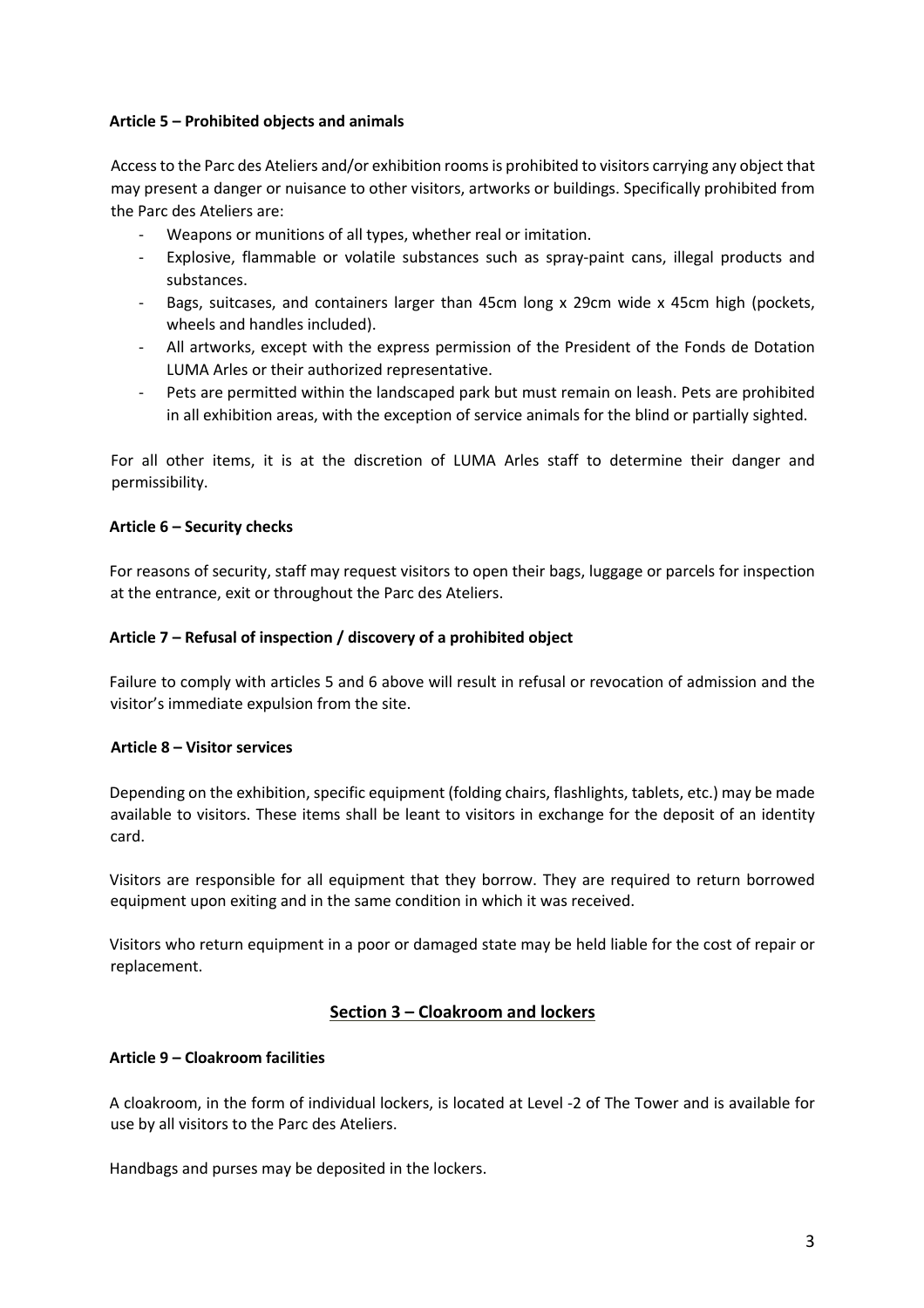The following items, however, should not be left in lockers:

- Cash
- Identity papers
- Checkbooks or credit cards
- Valuables.

Depositing any such items in the lockers is done at the visitor's own risk.

## **Article 10 – Mandatory use of cloakroom**

Certain exhibitions in the Parc des Ateliers may require the mandatory deposit of the following items in the cloakroom:

- Canes without rubber tip
- Umbrellas, unless they can be collapsed and contained within a garment or handbag, or if they are rubber-tipped and being used as a cane by an elderly person or person with disabilities
- Towels, suitcases, packages, backpacks and carry-on type bags larger than 45cm long x 29cm wide x 45cm high (pockets, wheels and handles included)
- Motorcycle helmets
- Large paper or non-transparent or non-flame-retardant plastic bags
- Reproductions of artworks or sculptures
- Musical instruments
- Tripods, monopods or camera supports.

#### **Article 11 – Items not collected from the cloakroom**

All items deposited in the cloakroom must be retrieved the same day, before the site closes. Items not retrieved by closing time are considered lost property.

#### **Article 12 - Liability**

The management declines all liability for any loss, theft or damage to items placed in cloakroom lockers.

# **Section 4 – Visitor conduct**

#### **Article 13 – Rules of conduct**

Visitors are required to adhere to all security measures and to refrain, in their behavior, speech and dress, from causing disturbances or disruption within the premises.

Some artworks may contain images or scenes that certain visitors may find offensive. In such a case, a warning will be posted at the entrance to the exhibit or nearby the work in question.

Visitors are requested to carefully observe the guidelines relating to certain artworks as are posted throughout the exhibition spaces (e.g. photography not allowed, age restrictions, allergy risk, etc.).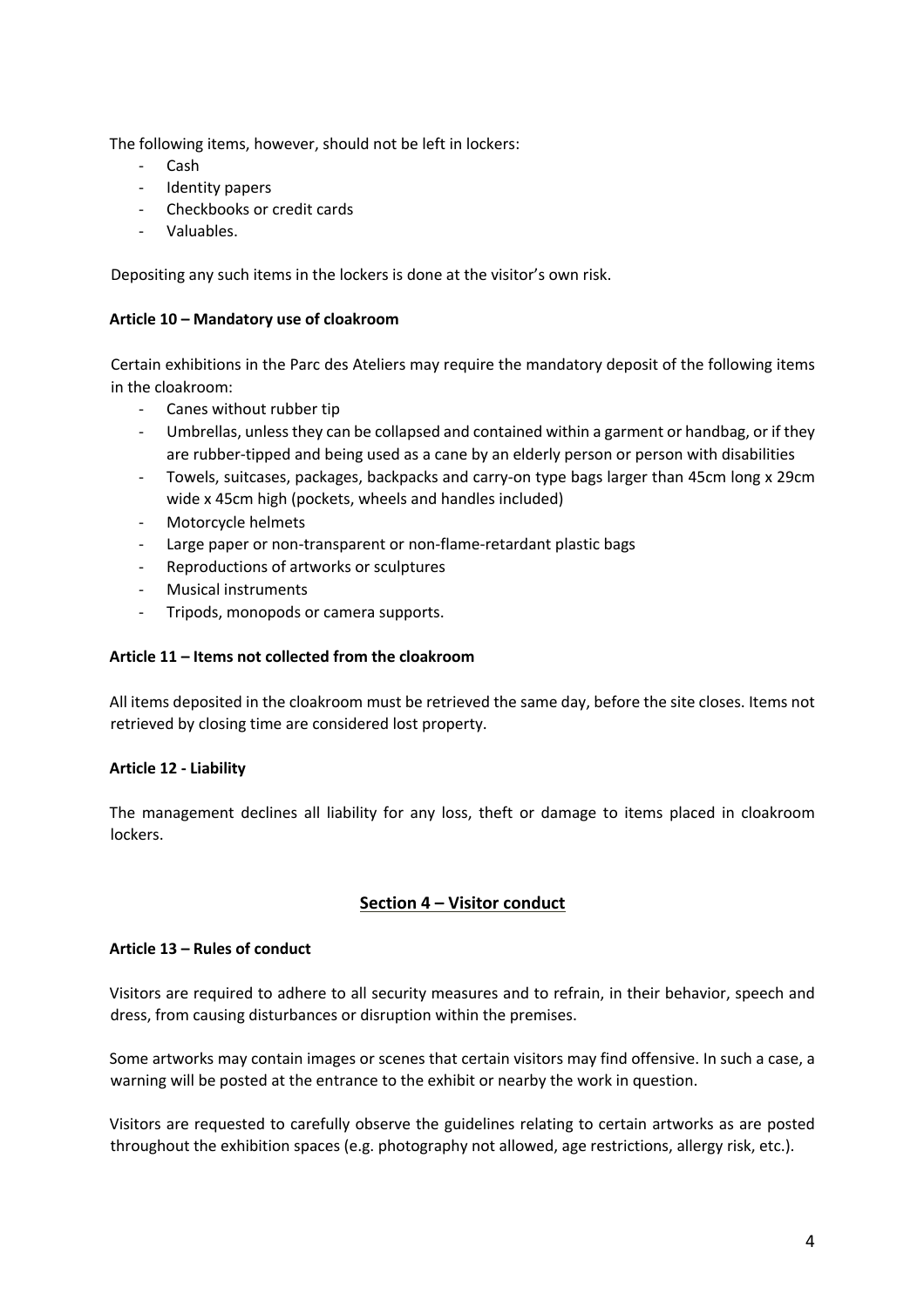# **Article 14 – Prohibited conduct**

Any action interfering with a safe and pleasant visiting experience is strictly prohibited. The following are specifically not allowed:

- Appearing inebriated within the Parc des Ateliers premises.
- Using illegal substances within the Parc des Ateliers premises.
- Smoking or vaping in exhibition areas (as stipulated by article L3511-7 of the Public Health Code and implementation order no. 2006/1386 of 11/15/2006).
- Smoking on terraces, with the exception of the Level 1 terrace, where smoking is allowed.
- Spitting or relieving oneself outside of the designated sanitary facilities.
- Attempting to cross barriers and, unless in an emergency, using emergency exits and emergency staircases.
- Attempting to cross partitions demarcating work zones.
- Affixing graffiti, posters or other markings. Trash cans are available for the disposal of paper, trash, chewing gum, etc.
- Bringing food or drink into exhibition spaces, or using the restaurant areas within the Parc des Ateliers for the consumption of external food or beverages.
- Collecting money, pursuing any business activity, distributing advertisements or propaganda or distributing documents of any kind.
- Conducting oneself (whether in speech, dress, action or behavior) in a rowdy, insulting, violent, aggressive or indecent manner vis-à-vis other visitors or staff.
- Disturbing other visitors with loud noises, specifically from portable radios, speakers, instruments or telephone conversation. Visitors are thus strongly urged to silence or discontinue the use of their telephone in any situation where it may disturb other visitors or ongoing activities.
- Using spaces or materials in a manner other than their intended use.
- Appearing barefoot or shirtless.
- Making a display of religious or cultural practice, or any act of political or religious proselytism.
- Touching artworks or décor, leaning on windows, climbing on pedestals or other display structures.
- Crossing safety boundaries intended to protect the artworks on display.
- Behaving in a manner that may pose a danger to visitors or the artworks on display. Running, pushing, and carrying children on shoulders is specifically prohibited.
- Pointing at artworks with any sharp or pointed object, particularly pens, pencils or any sharp or cutting device.

Any visitor who witnesses the removal or defacement of property or artworks is requested to immediately alert LUMA Arles security staff.

# **Article 15 – Compliance with staff instructions**

Visitors are required to comply with service-related orders by LUMA Arles staff. Failure to comply with the regulations laid out herein may result in expulsion from the site and potential legal action.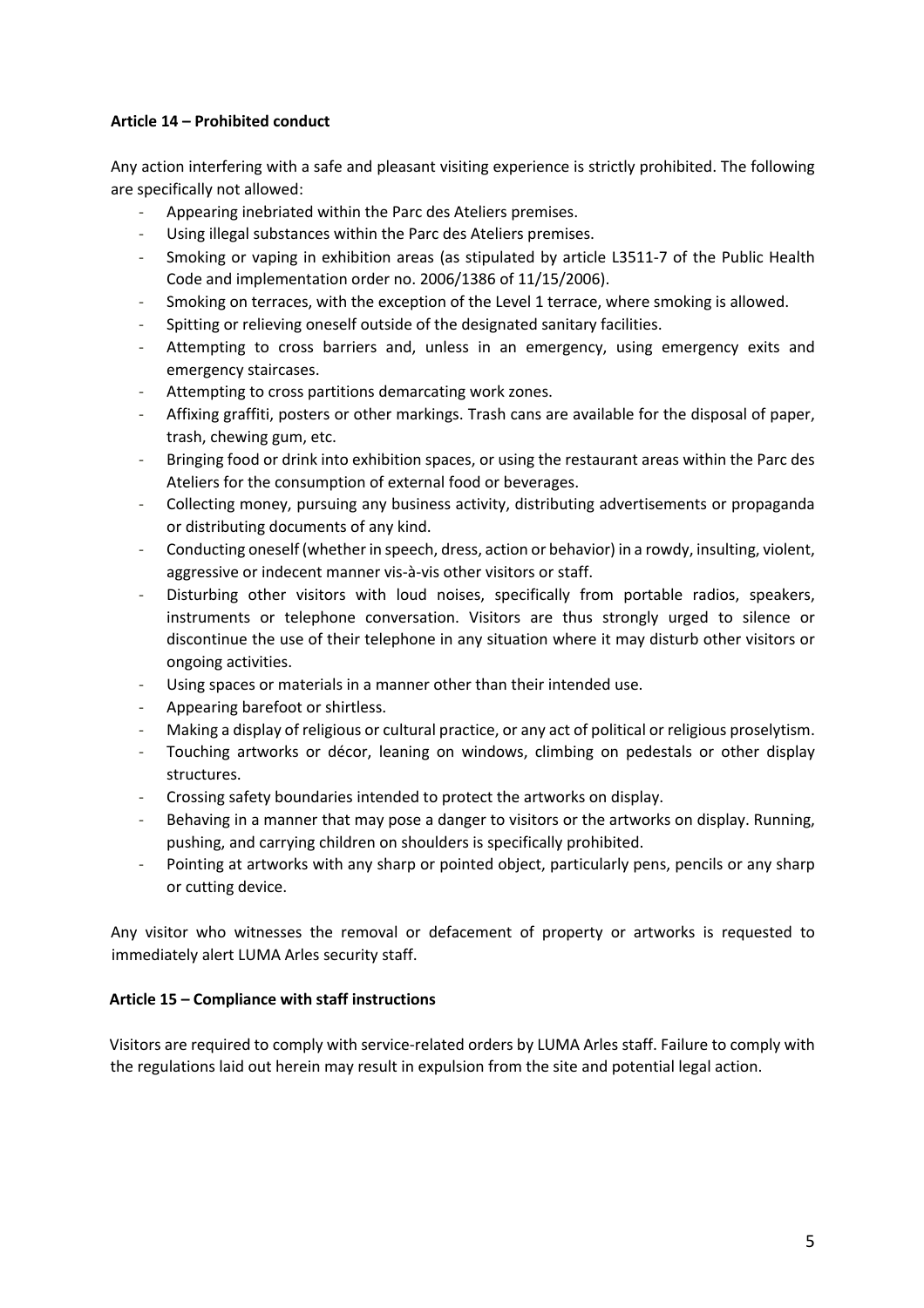# **Section 5 - Filming, recording, copying and surveys**

### **Article 16 – Photography for private use**

Depending on the artworks on display, visitors may or may not be permitted to photograph. Permissions or restrictions regarding photography are posted in each exhibition.

Where visitors are allowed to take photographs, the use of flash, lighting or tripods remains off-limits.

Any restrictions on photographing or recording will be stated at the entry to the rooms or nearby the exhibits, particularly for shows and performances.

Visitors are reminded that the public reuse of photographs and video recordings of artworks is prohibited without the prior consent of the artist, author or rights-holder. As such, visitors are required to comply with existing legislation regarding ownership and copyright of any artworks photographed**.** LUMA Arles declines any liability in the event of infringement of these provisions.

# **Article 17 – Professional photographs and recordings**

Professional photography, film shoots and radio and television broadcasts are required to obtain prior authorization from the Communication Department.

Copying artworks requires prior authorization from the President of the Fonds de Dotation LUMA Arles. Recipients of authorization must comply with the present regulations and with any specific instructions communicated to them, especially as regards the protection of the artworks to be copied and any reproduction rights.

#### **Article 18 – Drawings**

Visitors who wish to draw or paint within the premises, whether amateur or professional, must comply with any instructions communicated by LUMA Arles information staff.

Freehand pencil-on-paper sketches are exempt from all formalities, providing they are executed on a reasonably-sized support (clipboard, drawing board or sketchpad) that does not disturb other visitors or infringe upon safety.

The use of ink or fixatives is prohibited.

#### **Article 19 – Image rights**

Visitors are reminded that exhibitions and events taking place within the Parc des Ateliers may be filmed or photographed.

We also wish to inform visitors that their image may be recorded and disseminated in any medium for the purpose of presenting LUMA Arles activities.

Anyone who wishes not to have their image recorded or disseminated is invited to step out of view of any cameras present.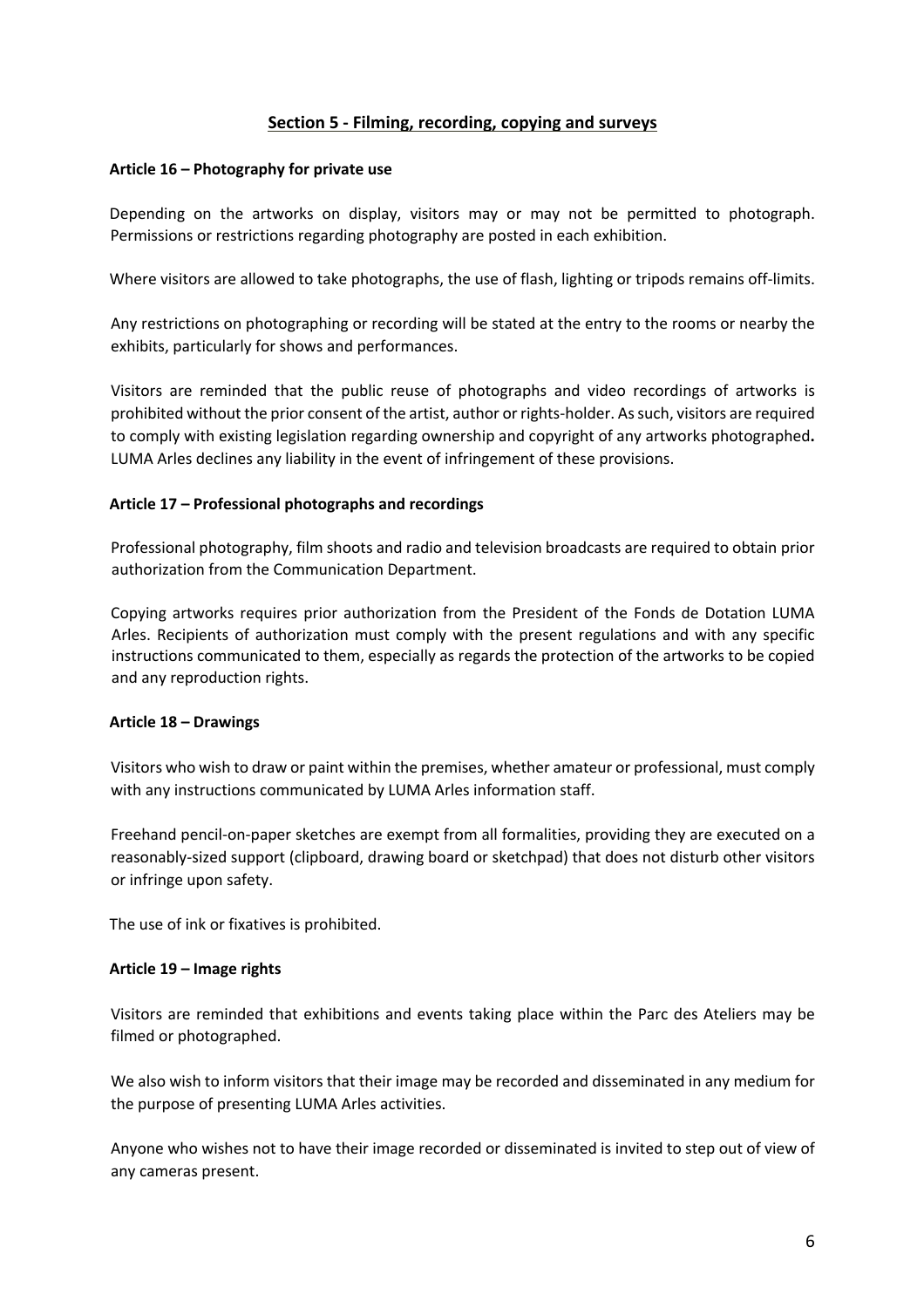Any photograph or recording in which staff or the public may figure requires the prior consent of those concerned, in addition to the authorization of the President of the Fonds de Dotation LUMA Arles.

In the case of violation of these provisions, LUMA Arles declines any liability toward visitors who are filmed or photographed.

## **Article 20 – Surveys**

Any opinion poll or survey involving visitors must receive prior authorization from LUMA Arles.

# **Section 6 - Safety of persons, artworks and buildings**

## **Article 21 – Safety**

Visitors shall refrain from any act that may threaten the safety of other persons or property. Any accident or abnormal incident must be immediately reported to a security guard.

In the case of an accident or illness, visitors should immediately alert a Parc des Ateliers security guard, who will inform the security department. Visitors are prohibited from moving a victim of illness or accident, or administering food, water or any type of medicine, until emergency services arrive.

If a doctor, nurse or rescue worker is present among the visitors and chooses to intervene, they should stay with the victim until relieved by LUMA Arles staff. They may be requested to leave their name and address with the security guard present.

#### **Article 22 – Supervision of minors**

Children under the age of 12 must be accompanied by an adult. Visitors in charge of minors are responsible for ensuring that they comply with the visitor guidelines.

Minors remain the responsibility of their parent or guardian, whether or not they are accompanied.

Lost children should be reported to a security guard, who will bring them to an information officer. Upon closing time, lost children will be entrusted to the main police station of the Arles Municipal Police.

#### **Article 23 – Lost property**

Visitors are kindly requested to report any found item to a staff member.

Items found within exhibition spaces or in outdoor areas will be held by LUMA Arles for a period of fifteen (15) days, and may be collected from an information officer upon the presentation of an identity card. Beyond this period, items will be handed over to the Arles Municipal Police.

Lost items that pose a threat to the safety or security of the establishment may be destroyed without delay or notice by the competent authorities.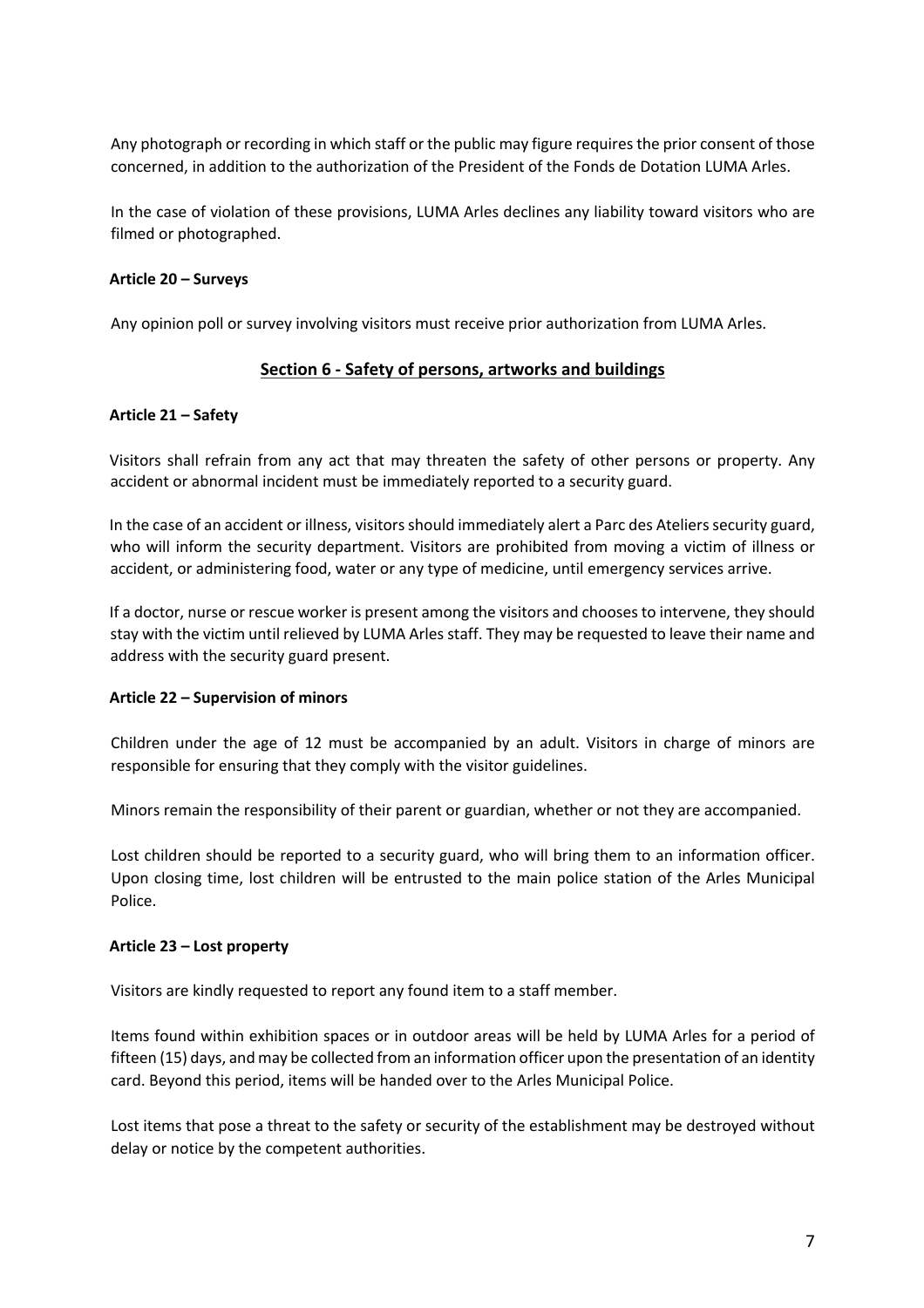## **Article 24 – Evacuation in the event of a disaster**

In the event of a disaster, visitors should remain calm. If it becomes necessary to evacuate the building, evacuation shall proceed in an orderly and disciplined fashion under the guidance of security personnel and in accordance with their instruction.

## **Article 25 – Theft and assault**

In the event of an attempted theft or assault within the Parc des Ateliers premises, security staff may implement emergency measures including closing accesses and exit controls**.**

## **Article 26 – Security cameras**

Visitors are informed that, for the safety and security of persons and property, both indoor and outdoor spaces of the Parc des Ateliers, which are property of the company SCI Ateliers d'Arles Immobilier, are under video surveillance by SCI Ateliers d'Arles Immobilier.

Images recorded by SCI Ateliers d'Arles Immobilier and/or its subsidiaries will be held for the duration of one month, and in the case of an incident may be viewed by qualified personnel of SCI Ateliers d'Arles Immobilier and by law enforcement officials.

Visitors wishing to exercise their rights under the French Data Protection and Privacy act, notably as regards their right of access to personal images and data or for any information regarding this provision, may contact the LUMA Arles Data Protection Officer by email at dpo@luma-arles.org, or by writing to the follow address: LUMA Arles – A l'attention du DPO – 7-9-11 rue de la République 13200 Arles.

To learn more about rights and protections governing personal data, visitors should visit our website at www.luma.org/en/arles and see the section "Privacy Policy".

Visitors may file a complaint with the CNIL at www.cnil.fr/plaintes.

# **Article 27 – Unexpected closure**

In the case of overcrowding, disturbance or any event of nature that impedes the proper functioning of the site or its spaces, or in a situation where the safety of persons or property is placed at risk, the site may be closed or opening hours modified without prior notice, at any moment in the day. LUMA Arles will take any necessary action required by the prevailing circumstances.

# **Section 7 – Special provisions for groups**

#### **Article 28 – Visitation guidelines for groups**

Group reservations are handled by the Visitors Services department. Conditions and instructions regarding group reservations are available on our website at www.luma.org/en/arles.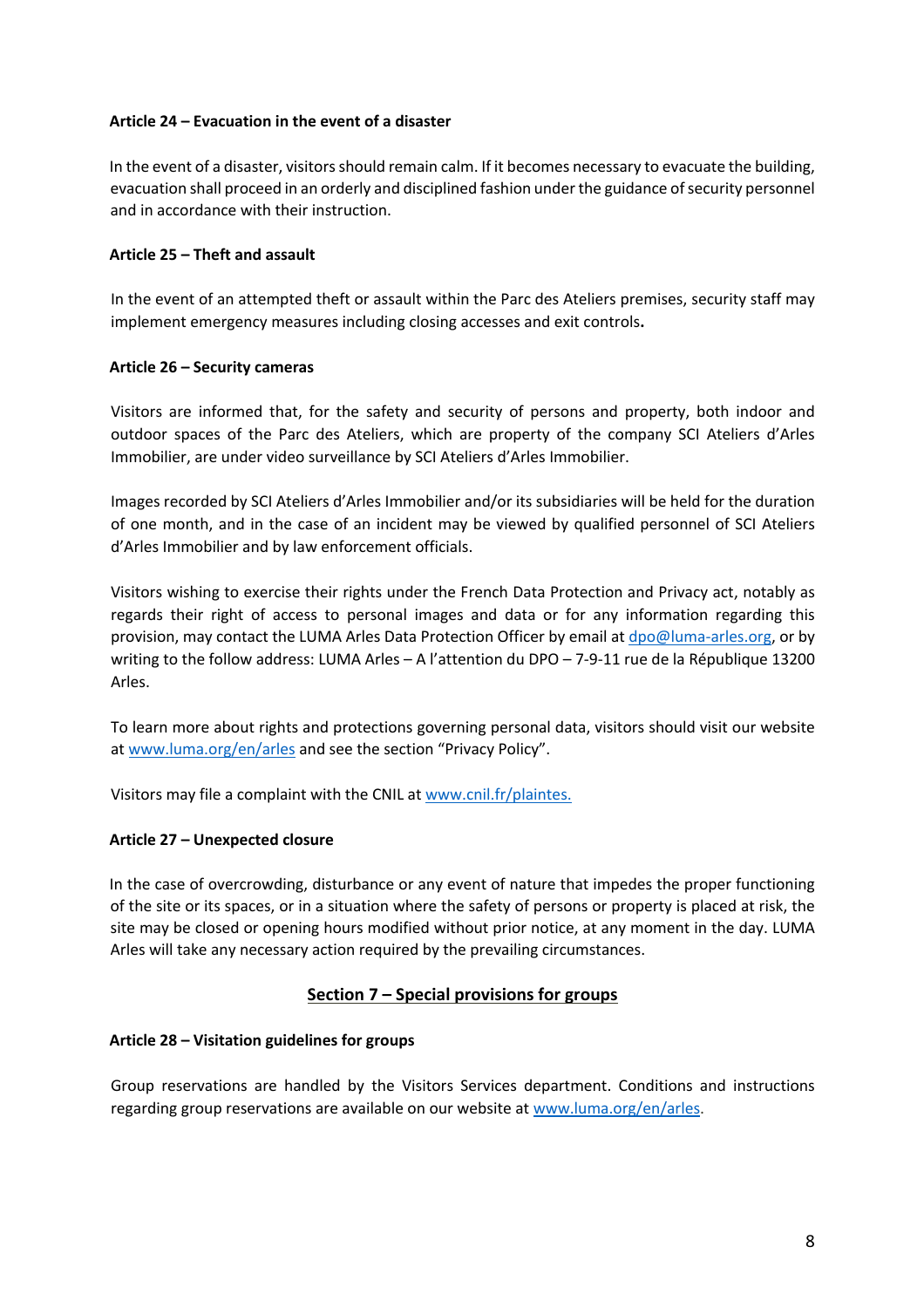Groups are required to make advance reservation for a specific time slot through the Visitors Services department. Depending on capacity and technical or security constraints, the Visitors Services supervisor may modify or limit admission at any time.

# **Article 29 – Speaking**

Guided tours to the exhibits or the site shall be conducted exclusively by the LUMA Arles team or by professionals with advance permission from LUMA Arles. With the exception of teachers leading class visits, no other persons are authorized to give guided tours.

# **Section 8 – Special provisions for outdoor spaces**

# **Article 30 – Guidelines for the Parc des Ateliers landscaped park**

The Parc des Ateliers landscaped park includes 9,365 m<sup>2</sup> of public lands and 12,584 m<sup>2</sup> belonging to SCI Ateliers d'Arles Immobilier, forming a total area of approximately 2.2 hectares.

The Parc des Ateliers landscaped park is subject to regulations and opening hours established by a decree issued by the City of Arles, which may be viewed on the City of Arles website and at the entrance to the Parc des Ateliers.

A site map of the landscaped park and its various spaces is attached to this decree.

Except for special events, entry to the landscaped park is free to the public during opening hours.

Beyond normal opening hours, access to the landscaped park is regulated by SCI Ateliers d'Arles Immobilier according to its own conditions and means, and in accordance with the existing guidelines.

The schedule of events and/or exhibitions in the landscaped park may be requested from reception staff or viewed on our website at www.luma.org/en/arles.

# **Article 31 – Outdoor spaces not included in the landscaped park**

Outdoor spaces not included in the landscaped park are governed by the rules and guidelines laid out in the present regulations, unless specific instructions are provided on-site in the given area.

# **Article 32 – Use of the skatepark**

The skatepark is an art installation by LUMA Arles.

The installation remains open to the public during normal opening hours. LUMA Arles reserves the right to modify or restrict access.

Specific rules concerning the use of this installation are posted at the entry to the skatepark.

All users acknowledge that they have read the rules of use and that they accept all conditions and assume full responsibility, notably concerning the risks involved with the practice of the authorized activities.